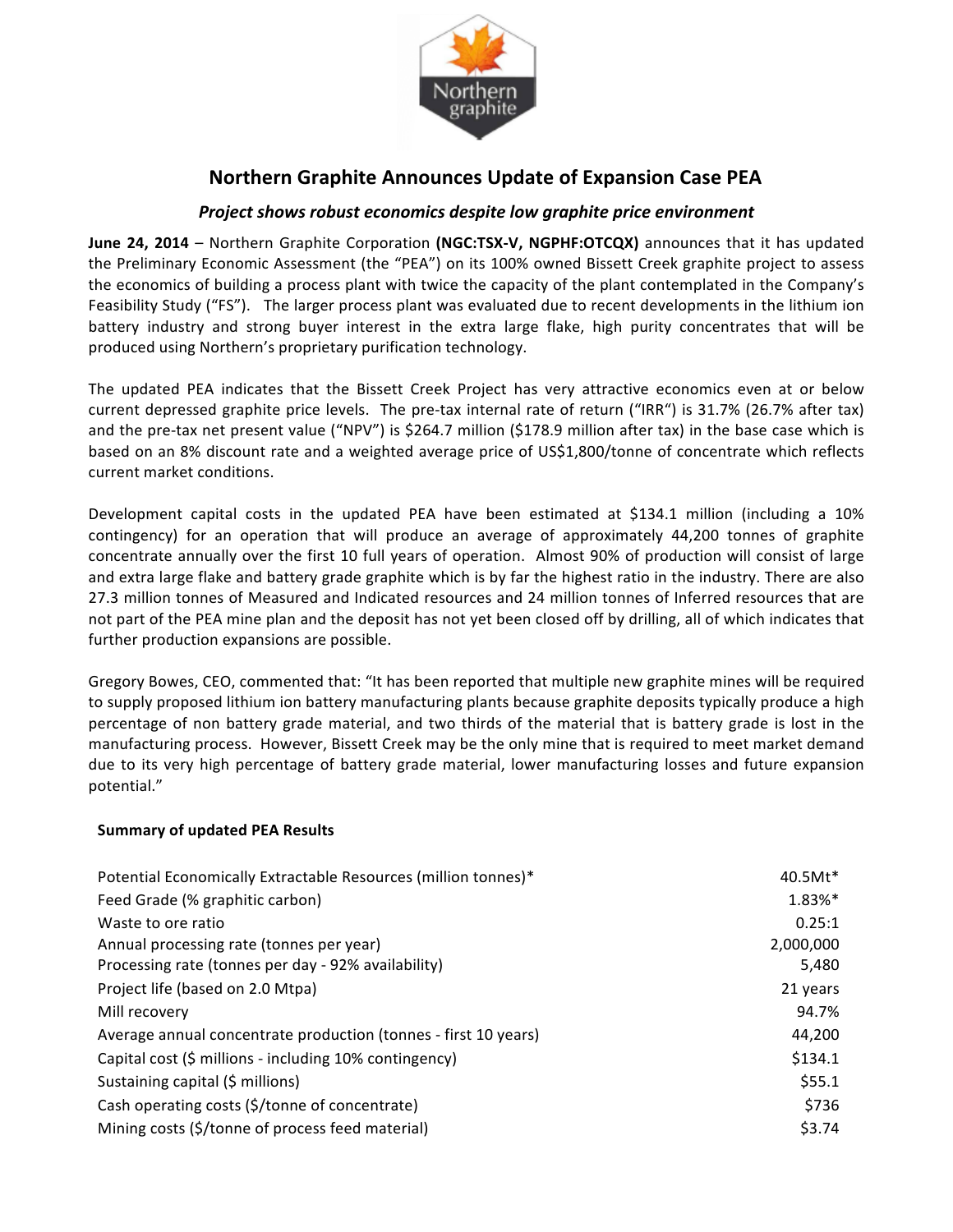| Processing costs (\$/tonne of process feed material)                       | \$7.78             |
|----------------------------------------------------------------------------|--------------------|
| General and administrative costs (\$/tonne of process feed material)       | \$1.45             |
| Concentrate transportation to Montreal (\$/tonne of process feed material) | <b>SO.55</b>       |
| CDN/US dollar exchange rate                                                | $$0.95US = $1 CDN$ |

\* The PEA production plan is based on 24 million tonnes ("Mt") grading 2.20% Cg (as estimated in the FS) being processed first followed by the processing of 16.1 million tonnes of Measured and Indicated resources grading 1.26 % Cg from a low grade stockpile. All grades are diluted. Mineral resources that are not mineral reserves do not have demonstrated economic viability.

|                                                  |             | <b>PEA Update</b> |         |  |  |  |  |  |  |  |
|--------------------------------------------------|-------------|-------------------|---------|--|--|--|--|--|--|--|
|                                                  | (base case) |                   |         |  |  |  |  |  |  |  |
| Average graphite price (US\$ per tonne)          | \$2,100     | \$1,800           | \$1,500 |  |  |  |  |  |  |  |
| Pre tax Net Present Value @8% (CDN\$ millions)   | \$380.9     | \$264.7           | \$148.4 |  |  |  |  |  |  |  |
| Pre tax IRR (%)                                  | 40.7%       | 31.7%             | 22.2%   |  |  |  |  |  |  |  |
| After tax Net Present Value @8% (CDN\$ millions) | \$257.9     | \$178.9           | \$99.0  |  |  |  |  |  |  |  |
| After tax IRR (%)                                | 33.9%       | 26.7%             | 18.9%   |  |  |  |  |  |  |  |

The PEA was originally undertaken to demonstrate the ability to meet expected future growth in graphite demand by substantially increasing production from the Bissett Creek deposit after three years of operation based on Measured and Indicated resources only. The PEA built on the Feasibility Study completed by G Mining in August, 2012 and the expanded resource model, mine plan and updated FS economics completed by AGP Mining Consultants ("AGP") in September, 2013. P&E Mining Consultants Inc. ("P&E") reviewed the AGP mine plan and modified it to commence production at the expanded 2.0 Mtpa production rate in Year 1 rather than ramping up in Year 3 and to more aggressively backfill the open pit with waste. WorleyParsons Canada updated the capital and operating costs for the process plant which represents a portion of the total capital and operating costs for the project. Consistent with industry practice, the estimates have been prepared with an engineering accuracy of  $+15/-20$ %.

### **Graphite Markets and Pricing**

Graphite prices have fallen 50% or more from their 2012 peak due to the economic slowdown in China and a lack of growth in the US, Europe and Japan. Recently, it has been reported that Chinese flake production has fallen 30% as uneconomic and polluting mines are being closed. Current prices are at the marginal cost of production for many producers which should limit further price declines. The weighted average price that would be realized by Bissett Creek concentrates in the current market is estimated at US\$1,800/t which is the highest in the industry because approximately 50% of production will be  $+50$  mesh extra large flake and another 40% is +80 mesh large flake. Current graphite pricing is approximately \$2,100/t for +50 mesh XL flake concentrates,  $$1,300/t$  for +80 mesh large flake,  $$1,100/t$  and  $$900/t$  for +100 mesh and +150 mesh medium and small flake respectively, and less than \$500/t for -150 mesh fines. Typical graphite deposits only have about 15% XL flake and over one third -150 mesh fines, and would realize average prices in the range of \$1,000-1,200 per tonne of concentrate under current conditions, assuming a market for the fines.

### **Qualified!Persons**

Ken Kuchling, P.Eng., Senior Mining Associate of P&E Mining Consultants Inc. prepared the revised mine plan for the PEA update. Dan Peldiak, P.Eng., Principal Process Engineer WorleyParsons Canada prepared the revised capital and operating costs for the process plant. Andrew Bradfield, P.Eng., of P&E, who is independent of the Company, approved and authorized the disclosure of the technical information contained in this press release. Readers should refer to the NI 43-101 technical reports relating to the FS and the PEA for further details with respect to the Bissett Creek Project.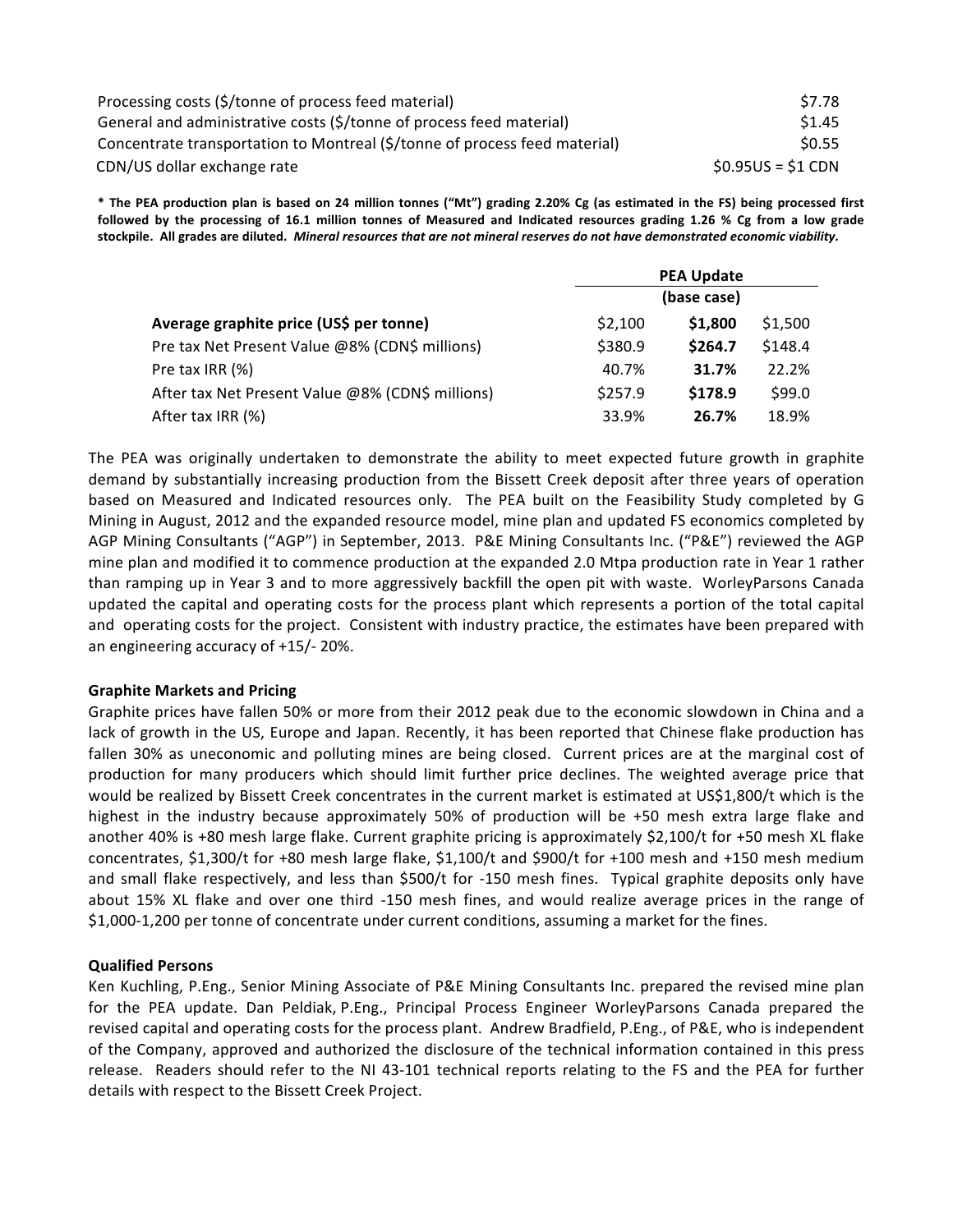#### **Northern!Graphite Corporation**

Northern Graphite Corporation is a Canadian company that has a 100% interest in the Bissett Creek graphite deposit located in eastern Ontario. The Company expects graphite prices to outperform those of other commodities in an economic recovery because of Chinese supply problems and the continued rapid growth in new uses such as lithium ion batteries. Bissett Creek is the only true large flake deposit and the only one with a bankable Feasibility Study and its major environmental permit. It also has the best infrastructure of any new graphite project, the lowest capital costs and the highest operating margin. A copy of this press release which includes detailed cash flows for the updated PEA economics, as well as additional information on Northern, can be found at www.sedar.com and www.northerngraphite.com.

#### For further information please contact:

Gregory Bowes, CEO or Stephen Thompson, CFO at (613) 241-9959

This press release contains forward-looking statements, which can be identified by the use of statements that include words such as "could", "potential", "believe", "expect", "anticipate", "intend", "plan", "likely", "will" or other similar words or phrases. These statements are only current predictions and are subject to known and unknown risks, uncertainties and other factors that may cause our or our industry's actual results, levels of activity, performance or achievements to be materially different from those anticipated by the forward-looking statements. The Company does not intend, and does not assume any obligation, to update forward-looking statements, whether as a result of new information, future events or otherwise, unless otherwise required by applicable securities laws. Readers should not place undue reliance on forward-looking statements.

#### Neither TSX Venture Exchange nor its Regulation Services Provider (as that term is defined in the policies of the TSX Venture Exchange) accepts responsibility for the adequacy or accuracy of this release.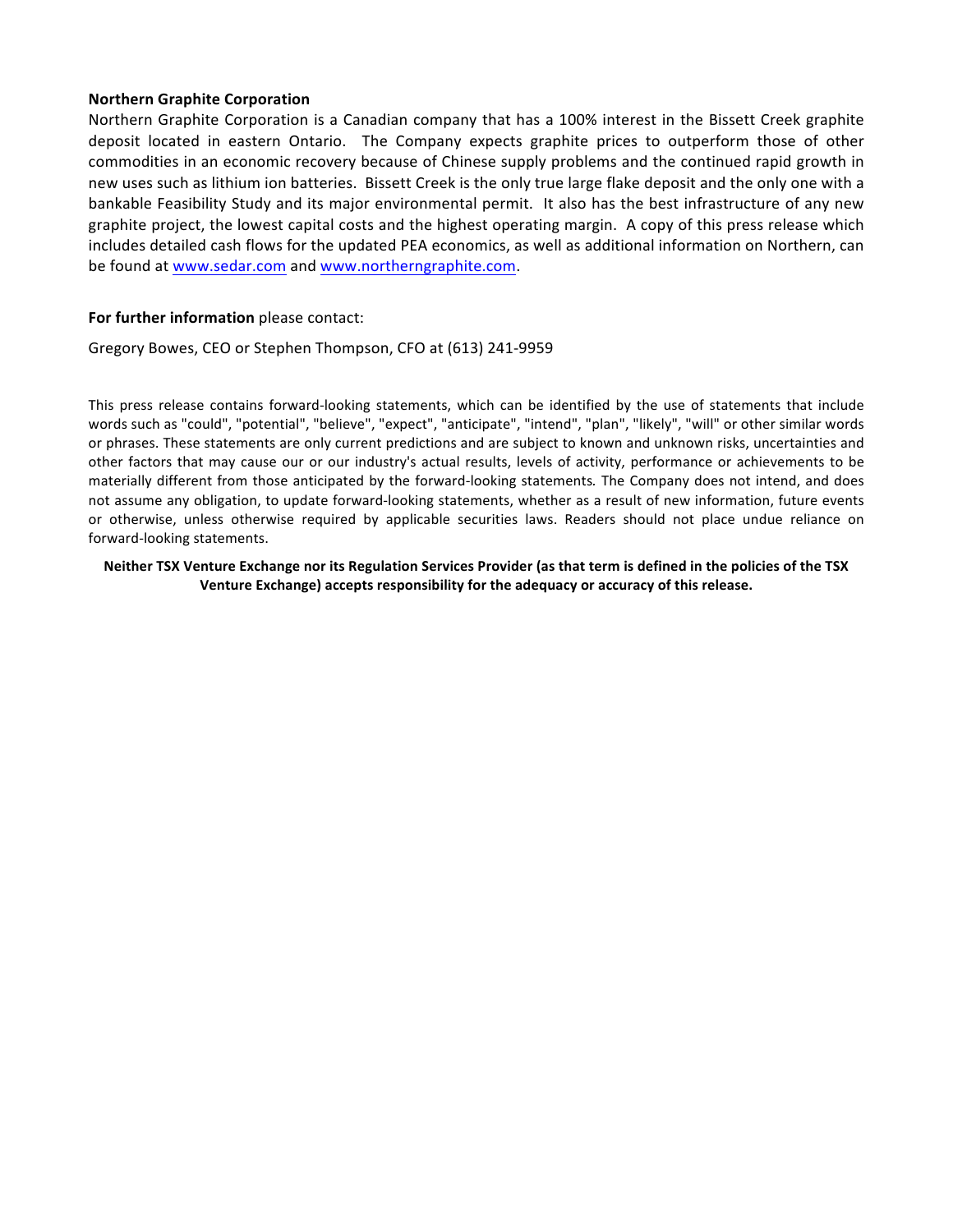|                                                                                                                                                                                                                        | <b>Northern Graphite</b>        |                                               |                                                                                 | <b>CASHFLOW ESTIMATE (Can\$)</b>                                  |                                                                                 |                                                                         | <b>BASE CASE</b>                                              |                                                               |                                                               |                                                              |                                                               |                                                               |                                                               |                                                               |                                                               |                                                              |                                                               |                                                            |                                                            |                                                            |                                                            |                                                            |                                                            |                                                            |                                                            |                                                         |                                                 |                                                                                    |  |
|------------------------------------------------------------------------------------------------------------------------------------------------------------------------------------------------------------------------|---------------------------------|-----------------------------------------------|---------------------------------------------------------------------------------|-------------------------------------------------------------------|---------------------------------------------------------------------------------|-------------------------------------------------------------------------|---------------------------------------------------------------|---------------------------------------------------------------|---------------------------------------------------------------|--------------------------------------------------------------|---------------------------------------------------------------|---------------------------------------------------------------|---------------------------------------------------------------|---------------------------------------------------------------|---------------------------------------------------------------|--------------------------------------------------------------|---------------------------------------------------------------|------------------------------------------------------------|------------------------------------------------------------|------------------------------------------------------------|------------------------------------------------------------|------------------------------------------------------------|------------------------------------------------------------|------------------------------------------------------------|------------------------------------------------------------|---------------------------------------------------------|-------------------------------------------------|------------------------------------------------------------------------------------|--|
| <b>Sortherr</b><br>@aphis                                                                                                                                                                                              | <b>BISSETT CREEK</b><br>Project |                                               |                                                                                 |                                                                   |                                                                                 |                                                                         |                                                               |                                                               |                                                               |                                                              |                                                               |                                                               |                                                               |                                                               |                                                               |                                                              |                                                               |                                                            |                                                            |                                                            |                                                            |                                                            |                                                            |                                                            |                                                            |                                                         |                                                 |                                                                                    |  |
| <b>FINANCIAL PARAMETERS</b>                                                                                                                                                                                            |                                 |                                               |                                                                                 |                                                                   |                                                                                 |                                                                         |                                                               |                                                               |                                                               |                                                              |                                                               |                                                               |                                                               |                                                               |                                                               |                                                              |                                                               |                                                            |                                                            |                                                            |                                                            |                                                            |                                                            |                                                            |                                                            |                                                         |                                                 |                                                                                    |  |
| <b>EXCHANGE RATE</b><br><b>GRAPHITE PRICE</b>                                                                                                                                                                          |                                 | (CANS/USS)<br>(USS/t)                         | 1.05                                                                            | 1.05<br>\$1,800                                                   | 1.05<br>\$1,800                                                                 | 1.05<br>\$1,800                                                         | 1.05<br>\$1,800                                               | 1.05<br>\$1,800                                               | 1.05<br>\$1,800                                               | 1.05<br>\$1,800                                              | 1.05<br>\$1,800                                               | 1.05<br>\$1,800                                               | 1.05<br>\$1,800                                               | 1.05<br>\$1,800                                               | 1.05<br>\$1,800                                               | 1.05<br>\$1,800                                              | 1.05<br>\$1,800                                               | 1.05<br>\$1,800                                            | 1.05<br>\$1,800                                            | 1.05<br>\$1,800                                            | 1.05<br>\$1,800                                            | 1.05<br>\$1,800                                            | 1.05<br>\$1,800                                            | 1.05<br>\$1,800                                            | 1.05<br>\$1,800                                            | 1.05<br>\$1,800                                         | 1.05<br>\$1,800                                 |                                                                                    |  |
| <b>PRODUCTION</b>                                                                                                                                                                                                      |                                 |                                               |                                                                                 |                                                                   |                                                                                 |                                                                         |                                                               |                                                               |                                                               |                                                              |                                                               |                                                               |                                                               |                                                               |                                                               |                                                              |                                                               |                                                            |                                                            |                                                            |                                                            |                                                            |                                                            |                                                            |                                                            |                                                         |                                                 |                                                                                    |  |
| Tonnage<br>Grade<br><b>Contained Graphite</b><br>Recovery<br><b>Recovered Graphite</b>                                                                                                                                 |                                 | (000t)<br>(% Cg)<br>(t)<br>(% )<br>(t)        |                                                                                 | 0.0<br>0.00%<br>$\Omega$<br>0.0%<br>$\Omega$                      | 0.0<br>0.00%<br>90.0%                                                           | 2.000.0<br>2.57%<br>51,392<br>94.7%<br>48,668                           | 1,999.8<br>2.17%<br>43,467<br>94.7%<br>41,163                 | 1,999.6<br>2.23%<br>44,672<br>94.7%<br>42,304                 | 1,999.7<br>2.18%<br>43,516<br>94.7%<br>41,210                 | 2,000.0<br>2.08%<br>41,603<br>94.7%<br>39,398                | 1,999.6<br>2.32%<br>46,467<br>94.7%<br>44,005                 | 1,999.8<br>2.00%<br>40,017<br>94.7%<br>37,896                 | 1,999.9<br>2.23%<br>44,593<br>94.7%<br>42,229                 | 1,999.7<br>2.26%<br>45,221<br>94.7%<br>42,824                 | 1.999.6<br>1.99%<br>39,694<br>94.7%<br>37,591                 | 1,999.8<br>2.36%<br>47,194<br>94.7%<br>44,692                | 1.999.7<br>2.05%<br>41,067<br>94.7%<br>38,890                 | 2,000.0<br>1.38%<br>27,531<br>94.7%<br>26,072              | 2,000.0<br>1.26%<br>25,226<br>94.7%<br>23,889              | 2,000.0<br>1.26%<br>25,288<br>94.7%<br>23,948              | 2,000.0<br>1.26%<br>25,232<br>94.7%<br>23,895              | 2,000.0<br>1.26%<br>25,240<br>94.7%<br>23,902              | 2,000.0<br>1.26%<br>25,196<br>94.7%<br>23,861              | 2,000.0<br>1.26%<br>25,206<br>94.7%<br>23,870              | 2.000.0<br>1.26%<br>25,200<br>94.7%<br>23,864              | 545.4<br>1.26%<br>6,873<br>94.7%<br>6,508               | 0.0<br>0.00%<br>$\Omega$<br>94.7%<br>$^{\circ}$ | 40,543<br>1.82%<br>739,895<br>94.7%<br>700,680                                     |  |
| Concentrate Grade<br>Concentrate - dry                                                                                                                                                                                 |                                 | (% Cg)<br>(t)                                 |                                                                                 | 0.0%<br>$\Omega$                                                  | 94.5%                                                                           | 94.5%<br>51,500                                                         | 94.5%<br>43,559                                               | 94.5%<br>44,766                                               | 94.5%<br>43,608                                               | 94.5%<br>41,691                                              | 94.5%<br>46,566                                               | 94.5%<br>40,102                                               | 94.5%<br>44,687                                               | 94.5%<br>45,316                                               | 94.5%<br>39,778                                               | 94.5%<br>47,294                                              | 94.5%<br>41,154                                               | 94.5%<br>27,590                                            | 94.5%<br>25,279                                            | 94.5%<br>25,342                                            | 94.5%<br>25,285                                            | 94.5%<br>25,293                                            | 94.5%<br>25,249                                            | 94.5%<br>25,259                                            | 94.5%<br>25,253                                            | 94.5%<br>6,887                                          | 94.5%<br>$^{\circ}$                             | 94.5%<br>741,461                                                                   |  |
| SALES<br>Inventory Leve                                                                                                                                                                                                |                                 | (t)<br>(t)                                    |                                                                                 | $\Omega$<br>$\Omega$                                              |                                                                                 | 49,000<br>2,500                                                         | 43,559<br>2,500                                               | 44,766<br>2,500                                               | 43,608<br>2,500                                               | 41,691<br>2,500                                              | 46,566<br>2,500                                               | 40,102<br>2,500                                               | 44,687<br>2,500                                               | 45,316<br>2,500                                               | 39,778<br>2,500                                               | 47,294<br>2,500                                              | 41,154<br>2,500                                               | 27,590<br>2,500                                            | 25,279<br>2,500                                            | 25,342<br>2,500                                            | 25,285<br>2,500                                            | 25,293<br>2,500                                            | 25,249<br>2,500                                            | 25,259<br>2,500                                            | 25,253<br>2,500                                            | 6,887<br>2,500                                          | 2,500<br>$^{\circ}$                             | 741,461                                                                            |  |
| <b>REVENUES</b><br>Gross Revenue from sales<br>Royalty<br><b>Net Revenues</b>                                                                                                                                          |                                 | (000\$Can)<br><b>TOTAL</b><br>(Can\$/t conc.) | 20.00                                                                           |                                                                   |                                                                                 | 92,611<br>980<br>91,631                                                 | 82.326<br>871<br>81,455                                       | 84,608<br>895<br>83,713                                       | 82,420<br>872<br>81,548                                       | 78,797<br>834<br>77,963                                      | 88,009<br>931<br>87,078                                       | 75,793<br>802<br>74,991                                       | 84,459<br>894<br>83,565                                       | 85,648<br>906<br>84,742                                       | 75,181<br>796<br>74,386                                       | 89,385<br>QAE<br>88,439                                      | 77,781<br>823<br>76,958                                       | 52,144<br>552<br>51,593                                    | 47,778<br>506<br>47,272                                    | 47,895<br>507<br>47,389                                    | 47,789<br>506<br>47,284                                    | 47,805<br>506<br>47,299                                    | 47,721<br>505<br>47,216                                    | 47,740<br>505<br>47,235                                    | 47,729<br>505<br>47,224                                    | 13,017<br>138<br>12,879                                 | 4,725<br>50<br>4,675                            | 1,401,361<br>14.829<br>1,386,531                                                   |  |
| <b>OPERATING COSTS</b>                                                                                                                                                                                                 |                                 | (000\$Can)<br>Unit S                          | S/t ore mined                                                                   |                                                                   |                                                                                 |                                                                         |                                                               |                                                               |                                                               |                                                              |                                                               |                                                               |                                                               |                                                               |                                                               |                                                              |                                                               |                                                            |                                                            |                                                            |                                                            |                                                            |                                                            |                                                            |                                                            |                                                         |                                                 |                                                                                    |  |
| MINING - Ore (incl. pre-shearing and rehandling)<br><b>CONCENTRATE - Transportation</b><br>PROCESSING - Fixed<br>PROCESSING - Consumables/Reagents<br>POWER<br>G&A<br><b>Inventory Adjustment</b><br><b>TOTAL</b>      |                                 |                                               | \$3,74<br>\$0.55<br>\$2.30<br>\$3.33<br>\$2.16<br>\$1.41<br>$-S0.04$<br>\$13.45 |                                                                   | 626<br>626                                                                      | 9.904<br>1,470<br>4.596<br>6,660<br>4,320<br>2,738<br>(1.441)<br>28,246 | 15,446<br>1,307<br>4.596<br>6,659<br>4,320<br>2,738<br>35,065 | 14,814<br>1,343<br>4,596<br>6,659<br>4,319<br>2,738<br>34,469 | 11,656<br>1,308<br>4.596<br>6,659<br>4,319<br>2,738<br>31,276 | 9,682<br>1,251<br>4,596<br>6,660<br>4,320<br>2,738<br>29,246 | 11,062<br>1,397<br>4,596<br>6,659<br>4,319<br>2,738<br>30,770 | 11,694<br>1,203<br>4,596<br>6,659<br>4,320<br>2,738<br>31,210 | 10,431<br>1,341<br>4,596<br>6,660<br>4,320<br>2,738<br>30,085 | 13,040<br>1,359<br>4.596<br>6,659<br>4,319<br>2,738<br>32,712 | 13,973<br>1,193<br>4,596<br>6,659<br>4,319<br>2,738<br>33,478 | 9,937<br>1,419<br>4,596<br>6,659<br>4,320<br>2,738<br>29,669 | 10,485<br>1,235<br>4,596<br>6,659<br>4,319<br>2,738<br>30,032 | 2,170<br>828<br>4,596<br>6,660<br>4,320<br>2,738<br>21,311 | 1,000<br>758<br>4,596<br>6,660<br>4,320<br>2,738<br>20,072 | 1,135<br>760<br>4,596<br>6,660<br>4,320<br>2,738<br>20,209 | 1,000<br>759<br>4,596<br>6,660<br>4,320<br>2,738<br>20,072 | 1,000<br>759<br>4,596<br>6,660<br>4,320<br>2,738<br>20,072 | 1,000<br>757<br>4,596<br>6,660<br>4,320<br>2,738<br>20,071 | 1,000<br>758<br>4,596<br>6,660<br>4,320<br>2,738<br>20,071 | 1.000<br>758<br>4,596<br>6,660<br>4,320<br>2,738<br>20,071 | 285<br>207<br>1.149<br>1,816<br>1,178<br>1,799<br>6,435 | 75<br>$\sim$<br>$\sim$<br>149<br>224            | 151,716<br>22,244<br>93,069<br>135,007<br>87,572<br>57,326<br>(1.441)<br>545,493   |  |
|                                                                                                                                                                                                                        |                                 |                                               |                                                                                 |                                                                   |                                                                                 |                                                                         |                                                               |                                                               |                                                               | \$14.62                                                      |                                                               |                                                               |                                                               |                                                               | \$16.74                                                       |                                                              |                                                               |                                                            |                                                            | \$10.10                                                    | \$10.04                                                    | \$10.04                                                    | \$10.04                                                    | \$10.04                                                    |                                                            |                                                         |                                                 |                                                                                    |  |
| Costs/tonne of ore processed<br>Costs/tonne concentrate (dry)                                                                                                                                                          |                                 |                                               |                                                                                 |                                                                   |                                                                                 | \$14.12<br>\$548                                                        | \$17.53<br>\$805                                              | \$17.24<br>\$770                                              | \$15.64<br>\$717                                              | \$701                                                        | \$15.39<br>\$661                                              | \$15.61<br>\$778                                              | \$15.04<br>\$673                                              | \$16.36<br>\$722                                              | \$842                                                         | \$14.84<br>\$627                                             | \$15.02<br>\$730                                              | \$10.66<br>\$772                                           | \$10.04<br>\$794                                           | \$797                                                      | \$794                                                      | \$794                                                      | \$795                                                      | \$795                                                      | \$10.04<br>\$795                                           | \$11.80<br>\$934                                        | \$0                                             | \$13.45<br>\$736                                                                   |  |
| Operating Cash Flow                                                                                                                                                                                                    |                                 |                                               |                                                                                 |                                                                   | (626)                                                                           | 63,384                                                                  | 46.389                                                        | 49.244                                                        | 50,272                                                        | 48,717                                                       | 56,308                                                        | 43,781                                                        | 53,480                                                        | 52,030                                                        | 40.907                                                        | 58,770                                                       | 46,925                                                        | 30,281                                                     | 27,200                                                     | 27,180                                                     | 27,212                                                     | 27,226                                                     | 27,145                                                     | 27,164                                                     | 27,152                                                     | 6.444                                                   | 4,451                                           | 841,038                                                                            |  |
| <b>CAPITAL EXPENDITURES</b><br>MINE EQUIPMENT                                                                                                                                                                          |                                 | (000\$Can)                                    |                                                                                 |                                                                   | 6,414                                                                           | 973                                                                     | 1,104                                                         |                                                               | 170                                                           | 586                                                          | 973                                                           | 3,449                                                         | 3,482                                                         |                                                               | 1,174                                                         | 973                                                          | 3,619                                                         | 1,104                                                      | 1.104                                                      |                                                            |                                                            |                                                            | 973                                                        |                                                            |                                                            |                                                         |                                                 | 26,095                                                                             |  |
| MINE WASTE PILES<br>PROCESSING FACILITIES<br>INFRASTRUCTURES<br>POWER<br>TAILINGS & WATER MANAGEMENT<br>MOBILE EQUIPMENT<br><b>INDIRECTS</b><br>PRE-PRODUCTION/COMMISSIONING<br><b>GENERAL SERVICES</b><br>CONTINGENCY |                                 |                                               |                                                                                 | 17,802<br>1,531<br>1.179<br>558<br>570<br>7,178<br>2,111<br>3,093 | 35,604<br>3,359<br>22,091<br>7,633<br>1.141<br>7,355<br>3,104<br>4,222<br>9,138 | 432                                                                     | 371<br>50                                                     | 340<br>50                                                     | 200<br>356<br>100                                             | 200<br>340<br>100                                            | 200<br>3,265<br>100                                           | 200<br>1,389<br>100                                           | 200<br>1,389<br>100                                           | 200<br>1,389<br>100                                           | 200<br>1,389<br>100                                           | 200<br>1,389<br>100                                          | 200<br>1,406<br>100                                           | 200<br>1,389<br>100                                        | 200<br>1,389<br>100                                        | 200<br>1,695<br>100                                        | 200<br>2,000<br>100                                        | 200<br>2,000<br>100                                        | 200<br>2,000<br>100                                        | 200<br>2,000<br>100                                        | 200<br>2,000<br>100                                        | 200<br>2,000<br>100                                     |                                                 | 57,006<br>4,891<br>23,270<br>38,120<br>3.611<br>14,533<br>3,104<br>6,333<br>12,230 |  |
| <b>TOTAL</b>                                                                                                                                                                                                           |                                 |                                               |                                                                                 | 34,022<br>PRE-PRODUCTION:                                         | 100,061<br>134,084                                                              | 1,405                                                                   | 1,525                                                         | 390                                                           | 826                                                           | 1,226                                                        | 4,537                                                         | 5,138                                                         | 5,171                                                         | 1,689                                                         | 2,863                                                         | 2,662                                                        | 5,324                                                         | 2,793                                                      | 2,793                                                      | 1,995                                                      | 2,300                                                      | 2,300                                                      | 3,273                                                      | 2,300                                                      | 2,300                                                      | 2,300                                                   |                                                 | 189,194                                                                            |  |
| <b>SALVAGE VALUE</b><br>Mining Equipment<br>Processing Equipment<br><b>TOTAL Salvage Value</b>                                                                                                                         |                                 | (000\$Can)                                    |                                                                                 |                                                                   |                                                                                 |                                                                         |                                                               |                                                               |                                                               |                                                              |                                                               |                                                               |                                                               |                                                               |                                                               |                                                              |                                                               |                                                            |                                                            |                                                            |                                                            |                                                            |                                                            |                                                            |                                                            |                                                         |                                                 |                                                                                    |  |
| <b>CLOSURE COSTS</b><br>Closure - Financial Assurance<br><b>Accrued Costs</b>                                                                                                                                          |                                 |                                               |                                                                                 | 800                                                               | 997                                                                             | 920                                                                     | 2,758                                                         | 2,311                                                         |                                                               |                                                              |                                                               | (523)                                                         | (606)                                                         |                                                               |                                                               |                                                              |                                                               | (1,642)                                                    | (2,090)                                                    | (1, 394)                                                   |                                                            |                                                            |                                                            |                                                            |                                                            |                                                         |                                                 | 1,529                                                                              |  |